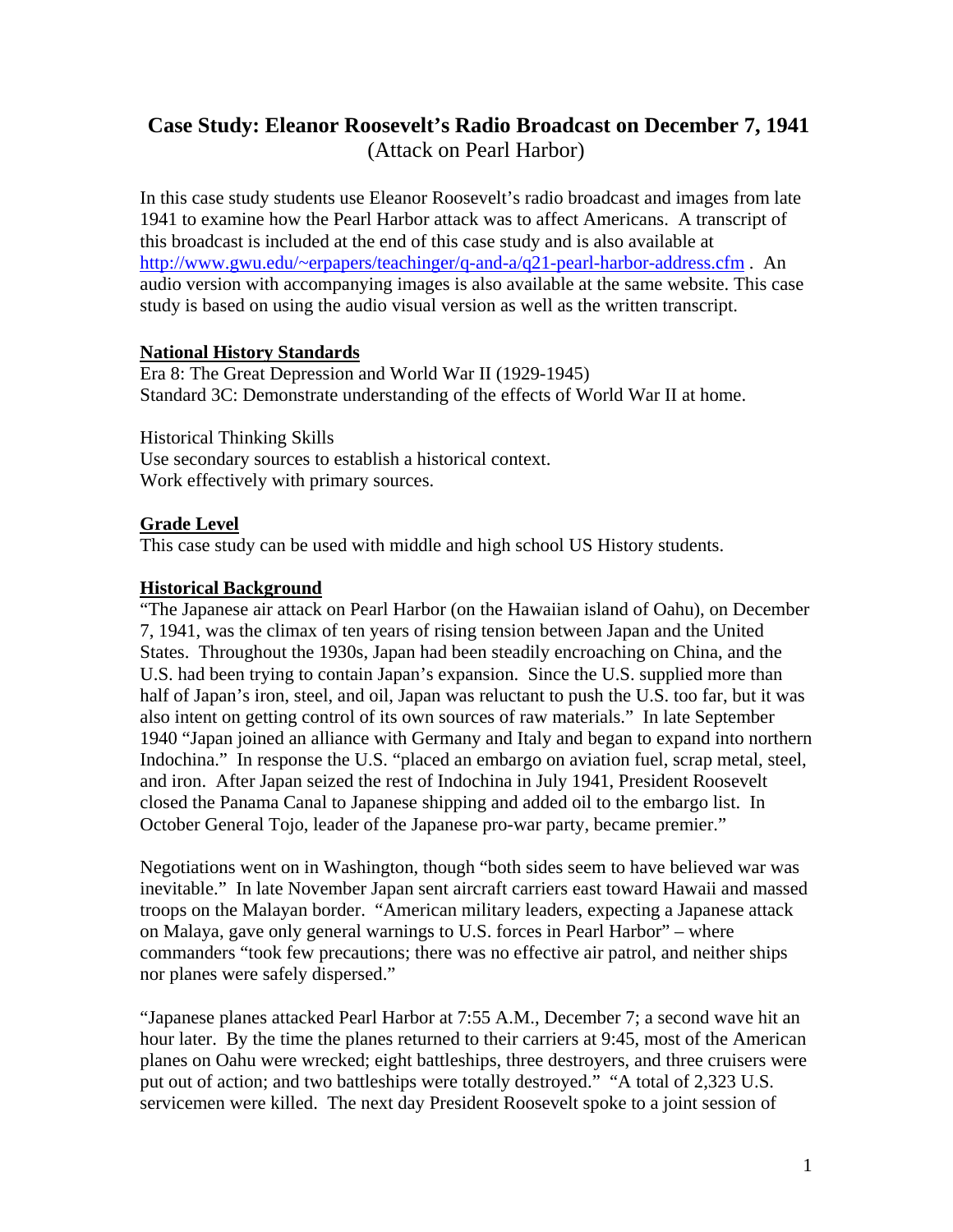Congress and proclaimed December 7 as a 'date which will live in infamy.' With only one dissent, Congress granted Roosevelt's request to recognize that a state of war existed between the U.S. and Japan. With that vote America entered World War II."

Source: *The Reader's Companion to American History*, Eric Foner and John A. Garraty, eds. Boston: Houghton Mifflin Company, 1991, page 827.

## **Specific Context of the Source**

Eleanor Roosevelt had a career on radio that began in the 1920s and expanded while Franklin Roosevelt was president. She had commercial sponsors but gave the money she earned at this time to charity, such as the American Friends Service Committee. Speaking in a personal, conversational style, with a high pitched voice and clear, upperclass East Coast diction, ER delivered listeners for her sponsors and proved that she was worth large sums to advertisers. She was especially interested in the participation of women in civic life and issues of education and youth. Between 1933 and 1945 Eleanor Roosevelt's White House broadcasts addressed the challenges that depression and war posed as well as lighter topics and commentary. After 1945 ER continued her radio broadcasts with a focus on human rights, the Cold War, and world peace.

Beginning in October 1941 ER gave 26 Sunday evening broadcasts sponsored by the Pan-American Coffee Bureau (eight Latin American coffee growing nations), and earned a total of \$28,000. Through these broadcasts she helped to ready the American people for war. On the fateful Sunday, December 7, she changed her prepared remarks to rally her listeners behind the administration as the country entered the war.

Source: *Eleanor Roosevelt and the Media*: *A Public Quest for Self-Fulfillment,* Maurine H. Beasley. Urbana: University of Illinois Press, 1987.

## **Analysis of the Source**

Based on the radio broadcast itself, without added images, examples of what students might notice include: ER's choice of words – a lot of focus on "we," on ordinary people; our government is now acting and planning but we the people must rise to deal with this disaster that has struck; ER speaks particularly to women, especially as mothers, and acknowledges the fear and anxiety they – and she as a mother – face. She also speaks to young people who will face both opportunity and challenge. This broadcast is moving, comforting, and inspiring: "we are the free and unconquerable people of the United States of America" "I feel as though I were standing upon a rock and that rock is my faith in my fellow citizens."

Focusing on the images that have been added to the broadcast, students might notice: the scenes of enormous destruction at Pearl Harbor; the photo of President Roosevelt with advisors; the importance of radio to the many American families hearing this momentous news; the serious expressions on their faces; the varied civilian and military "daily business" of Americans, such as the grocery store window; the photo of Eleanor Roosevelt meeting with young Japanese Americans; the Roosevelt's son James in uniform; and the focus on women and young people as essential to this war effort.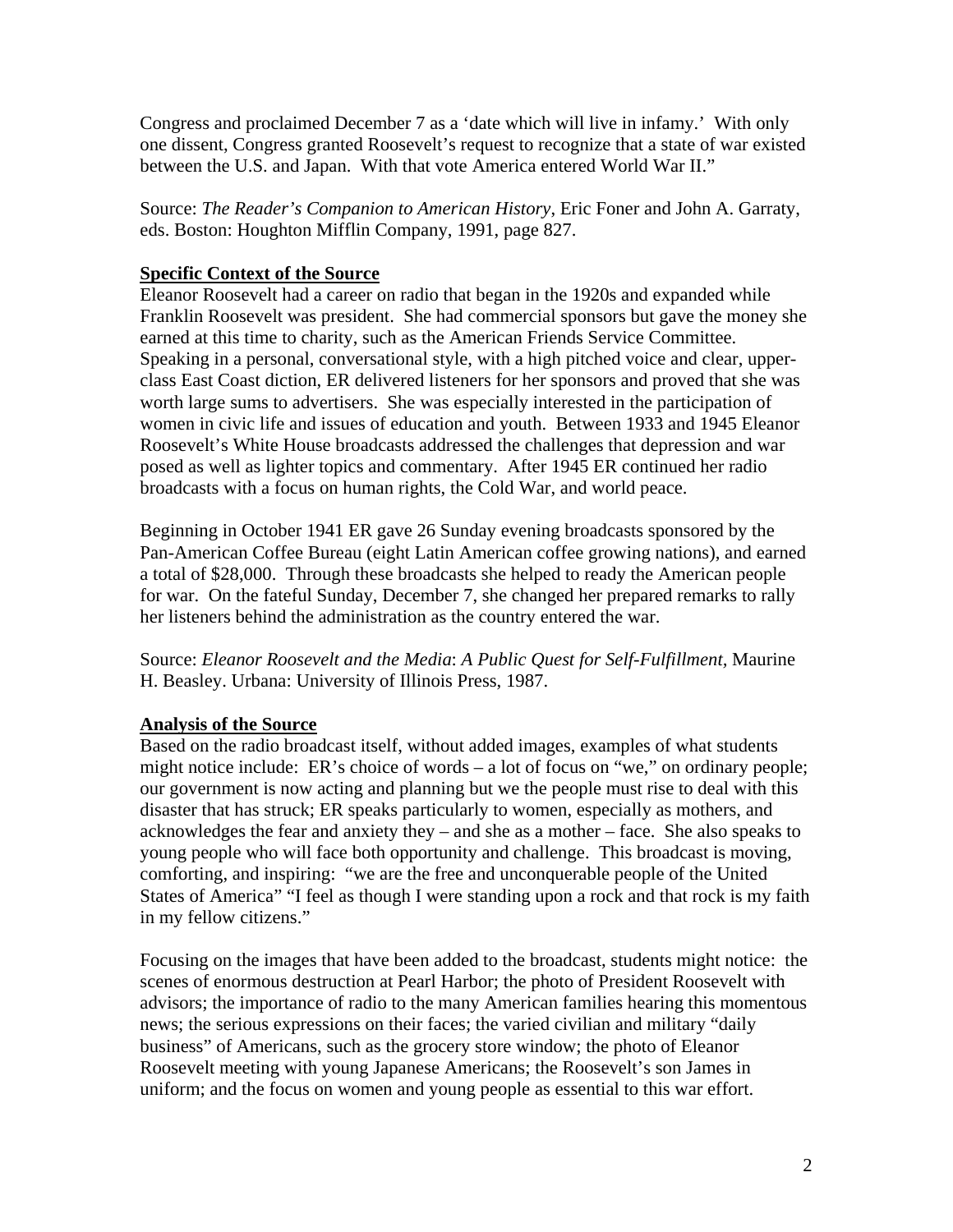Examples of questions that students might have include: what were the circumstances surrounding this broadcast by ER (how, when, and where)? Why did she choose to do this? Did ER achieve her goal? What were the details surrounding the attack on Pearl Harbor?

# **Activity**

- 1. Have students listen to the ER broadcast first, with a copy of the printed version to follow along, but without the images. Direct them to work in pairs to jot down what they notice, list any questions that come to mind, and write what they know (or think they know) about the historical context surrounding this event.
- 2. Then play the DVD so that students listen a second time, watch the images, and add to what they have written.
- 3. Next reconvene students as a whole class and ask them to share what they noticed, their questions, and what they have on the context.
- 4. Use the information provided above in the historical background (about the attack on Pearl Harbor), the specific content of the source (about ER's radio broadcasts), and the analysis of the source to expand on, clarify, and supplement what students observed, answer questions they posed, and raise key points and issues that students may have missed.
- 5. As an assessment activity assign students to write a journal or diary entry as if they were young people who had just listened to this broadcast at home with their families on the evening of Sunday, December 7, 1941. Direct students to select evidence from the broadcast and the images as well as the historical background to support and explain the feelings, thoughts, concerns, and questions that they might have had in this experience. Then ask students to share their journal/diary entry with one or two other students.
- 6. Last reconvene students as a whole class and provide an opportunity for them to make connections between this experience and events in our contemporary world, such as this country's response to Sept. 11, 2001.

Photos in the accompanying DVD

Used courtesy of the Corbis Image Donation Program:

- Troops Watching Bulletin
- Mass Grave for Navy Officers
- Listening to Radio Address
- Heroic Black Sailors Posing With Gun.

Used with permission from Seattle's Museum of History and Industry:

• Eleanor Roosevelt with Young Japanese Americans

Used with permission from Getty Images:

- Women Fire Fighters
- Crowds at White House on Dec. 7, 1941
- 'Wendy the Welder'